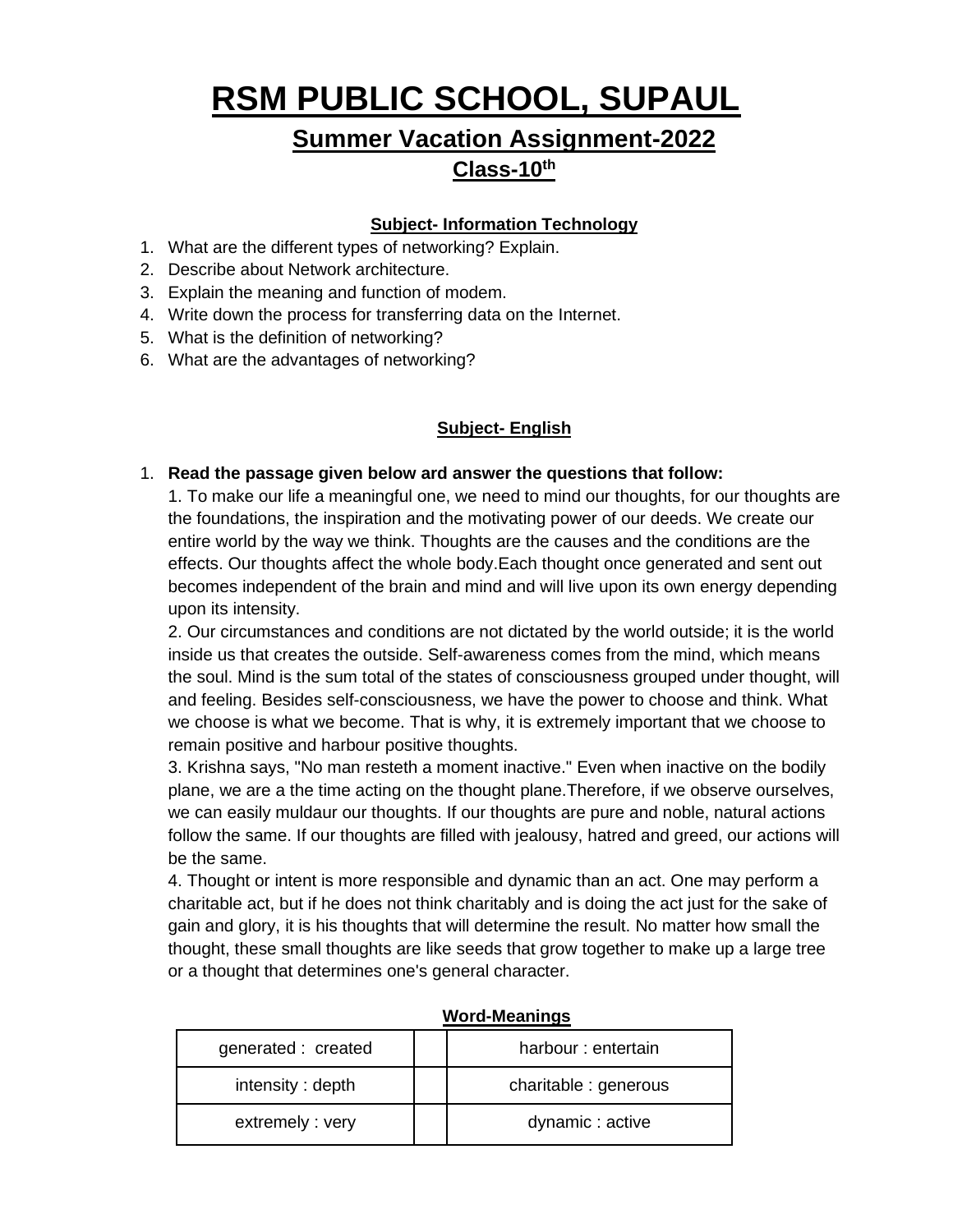#### **(a) Answer the following questions:**

- (i) What determines a person's general character?
- (ii) How are thoughts and actions related to each other?
- (iii) What do you understand by mind?
- (iv) What we choose is what we become? What do you understand by this statement?
- **(b) On the basis of your reading of the passage, answer the following:**
	- (i) The meaning of the word 'entire' in para 1 is  $\qquad$
	- (a) partial (b) whole (c) extended (d) complete
	- (ii) In para 3, the synonym of the word 'noble' is  $\frac{1}{\sqrt{1-\frac{1}{\sqrt{1-\frac{1}{\sqrt{1-\frac{1}{\sqrt{1-\frac{1}{\sqrt{1-\frac{1}{\sqrt{1-\frac{1}{\sqrt{1-\frac{1}{\sqrt{1-\frac{1}{\sqrt{1-\frac{1}{\sqrt{1-\frac{1}{\sqrt{1-\frac{1}{\sqrt{1-\frac{1}{\sqrt{1-\frac{1}{\sqrt{1-\frac{1}{\sqrt{1-\frac{1}{\sqrt{1-\frac{1}{\sqrt{1-\frac{1}{\sqrt{1-\frac{1}{\sqrt$
	- (a) generous (b) polite (c)kind (d) good
- **(c) Find words from the passage which mean the same as:** 
	- (i) encouraging (para 1)
	- (ii) energetic (para 4)

2. **You are Rani/Ronita, a student of Class X. Write an article on the topic "Internet Addiction is Not Good for Health".**



3. **High buildings, metro, shopping malls, big parks, wide roads, etc. attract people to live in a metro city. On the other hand traffic jams, pollution, crime, insecurity, etc disappoint them. Write an article on the topic 'Impact of Development on Life in a Big City'. Take help of visual inputs given below.** 

| <b>FEB</b> |
|------------|
|            |
|            |
|            |
|            |
|            |

4. **Write an article on the success story of Narendra Modi- The Prime Minister of India.** 5. **Write an article in about 100-120 words on "can computers Replace Books?" with the help of the given information**

**a great advancement in science and technology - utility services provided by computers - downloading any material - internet facility - books easy to consult - books more economical - computer manuals in book form.**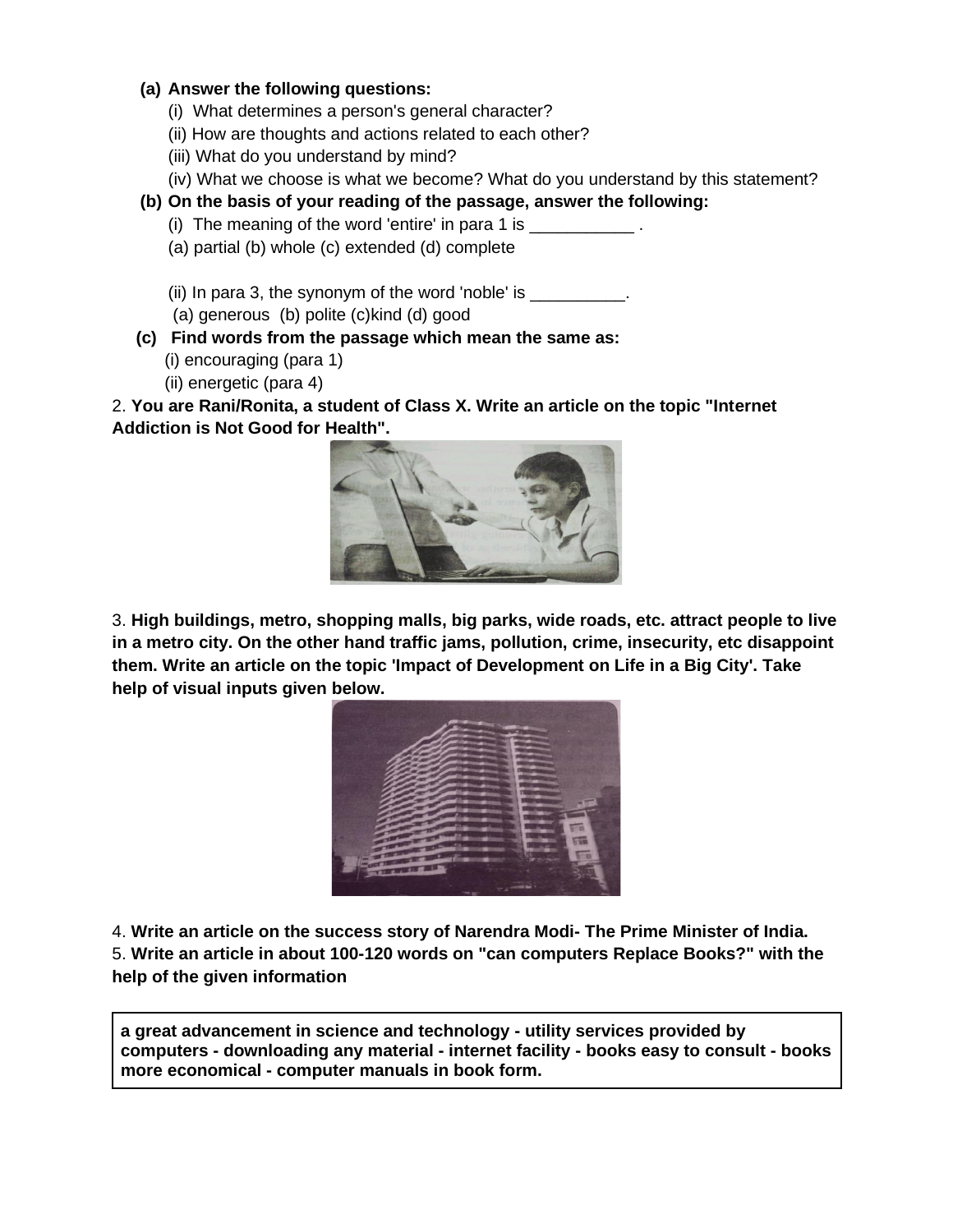## 6. **Answer the following questions:-**

- (a) Lencho called the post office employees 'a bunch of crooks'. What does it show about his attitude towards men? Was he not a person of humanity, appreciation and greatfulness? Elaborate.
- (b) Nelson Mandela joined the African National Congress as a young man. It transformed his life. What made him join it?
- (c) Have there been times when you felt depressed or helpless? Have you experienced a similar moment that changed your mood that day?
- (d) Mrs Pumphrey is a very loving and caring mistress for Tricki. But excess of everything in bad. Elaborate with reference to Mrs Pumphrey and Tricki.
- (e) Love is the basic human attribute that can transform evil into goodness. How did this attribute of Anil changed Hari Singh?

## **Subject- Hindi (ह िंदी)**

- 1. 'सूर केपद' पाठ केप्रश्न एवंउत्तर लिखें।
- 2. आपके विचार से भोलानाथ अपने साथियों को देखकर सिसकना क्यों भूल जाता है?
- 3. 'माता का आंचल' शीर्षक की सार्थकता स्पष्ट कीजिए।
- 4. फणीश्वर नाथ रेणुकी आंचलिक रचनाओंकेनाम लिखें।
- 5. 'एकता में बल है' विषय पर लघु कथा लिखिए।
- 6. संज्ञा की पररभार्ा लिखेंएवंभेदों केनाम उदाहरण सहहत लिखें।
- 7. 'सूर के पद' में अलंकारों की पहचान कर पंक्तियां लिखें।
- 8. 'मदृा प्रदर्ूण कारण और बचाव' पररयोजना बनाएँ। (कार्षबोर्षपर बनाएँ)

## **Subject- Science [Physics]**

- 1. How is image formed?
- 2. Explain the Characteristics of image formed by a plane mirror.
- 3. Distinguish between Concave mirror and Convex mirror.
- 4. Distinguish between real image and virtual image.
- 5. Write the rules of image formation by Concave mirror with ray diagram.
- 6. Show the following terms with figure.
- (a) Pole (b) Center of curvature (c) principal axis (d) focus (e) focal length
- 7. How will you determine the focal length of Concave mirror. Show it with ray diagram.
- 8. Draw the ray diagram of image formed by Concave mirror.
- 9. What do you mean by refraction of light. Show it through glass slab.
- 10. What are the laws of refraction? Show it for light ray going from water to air.

## **[Chemistry]**

## **Answer the following questions:-**

- Q.1 What is a redox reaction?
- Q.2 What is corrosion? Explain its advantages and disadvantages.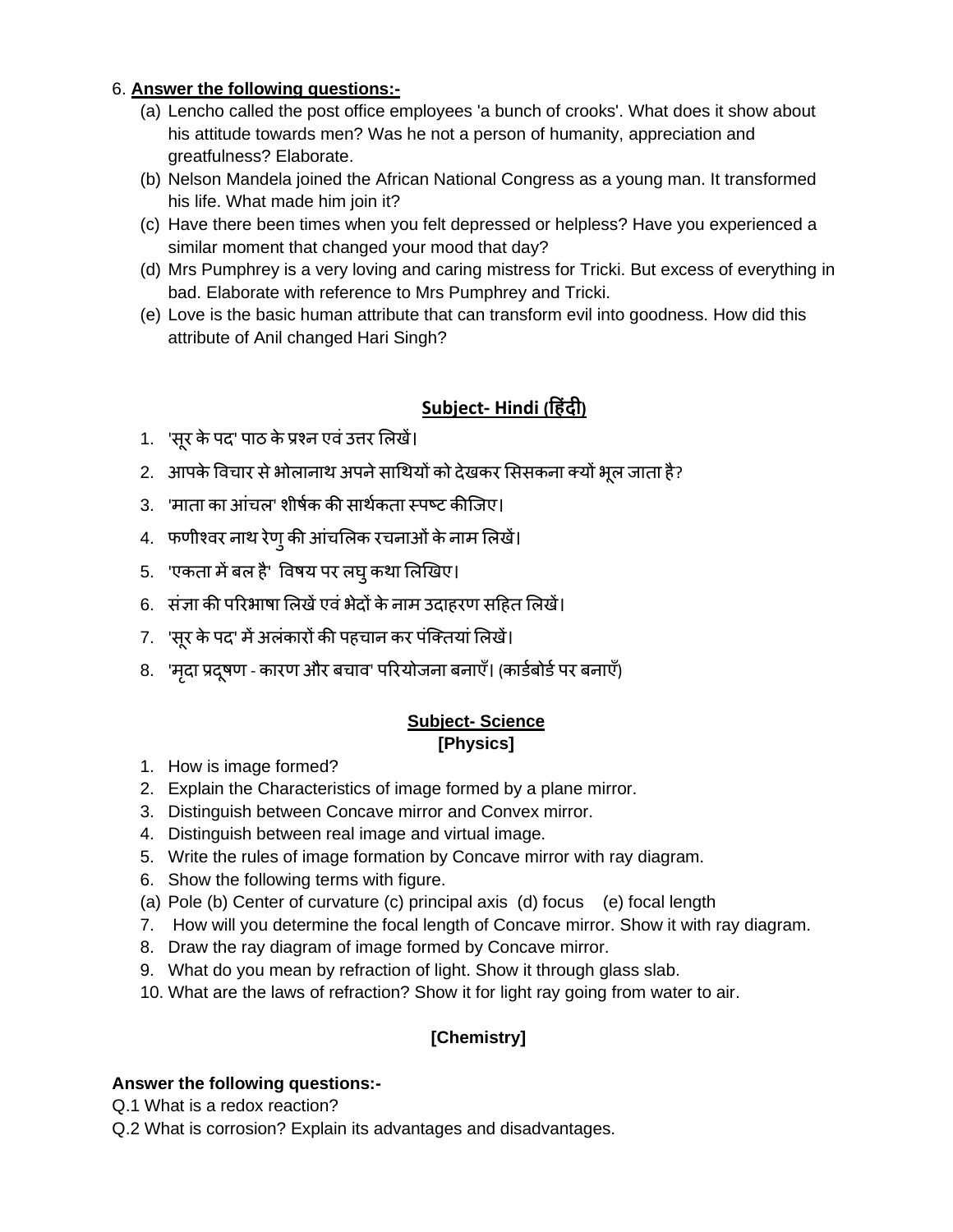Q.3 What is meant by endothermic and exothermic reaction? Give suitable examples for each?

Q.4 Why is Photosynthesis Considered as an Endothermic reaction?

Q.5 In electrolysis of water, why is the volume of gas collected over one electrode double that of the other electrode?

Q.6 What happens when water is added to solid calcium oxide taken in a container? Write a chemical formula for the same.

Q.7 Give one use of quick lime.

Q.8 Give three types of decomposition reactions.

Q.9 How will you test for the gas which is liberated when HCl reacts with an active metal?

Q.10 Give an example of Photochemical reaction.

Q.11 Give an example of a decomposition reaction. Describe any activity to illustrate such a reaction by heating.

Q12 On what basis is a chemical equation balanced?

Q.13 What change in colour is observed when silver chloride is left exposed to sunlight? Also mention the types of chemical reaction.

Q.14 Identify the type of reaction in the following

Fe + CuSO  $_4$  ——> FeSO  $_4$  + Cu

 $2H_2 + O_2$  ——> 2 H<sub>2</sub>O

Q.15 What is observed when a solution of potassium iodide is added to lead nitrate solution? What type of reaction is this? Write a balanced chemical equation for this reaction?

## **PROJECT WORK**

Prepare a project report on the various chemical reactions.

## **[Biology]**

- 1. Heterotrophic organisms include
- (a) Animals and fungi
- (b) Plants
- (c) Bacteria and fungus
- (d) Fungus only
- 2. Absorption of light-energy is done by
- (a) Leaf
- (b) Mid-rib
- (c) Vein
- (d) Chlorophyll
- 3. \_\_\_\_\_\_\_\_\_\_ are utilised for providing energy to the plants.
- (a) Carbohydrates
- (b) Enzymes
- (c) Protein
- (d) Carbon dioxide
- 4. Human body stores energy in the form of.
- (a) Glucose
- (b) Glycogen
- (c) Insulin
- (d) Fructose
- 5. To write the answer of questions of page No 95, 101 and 110 of chapter Life Processes.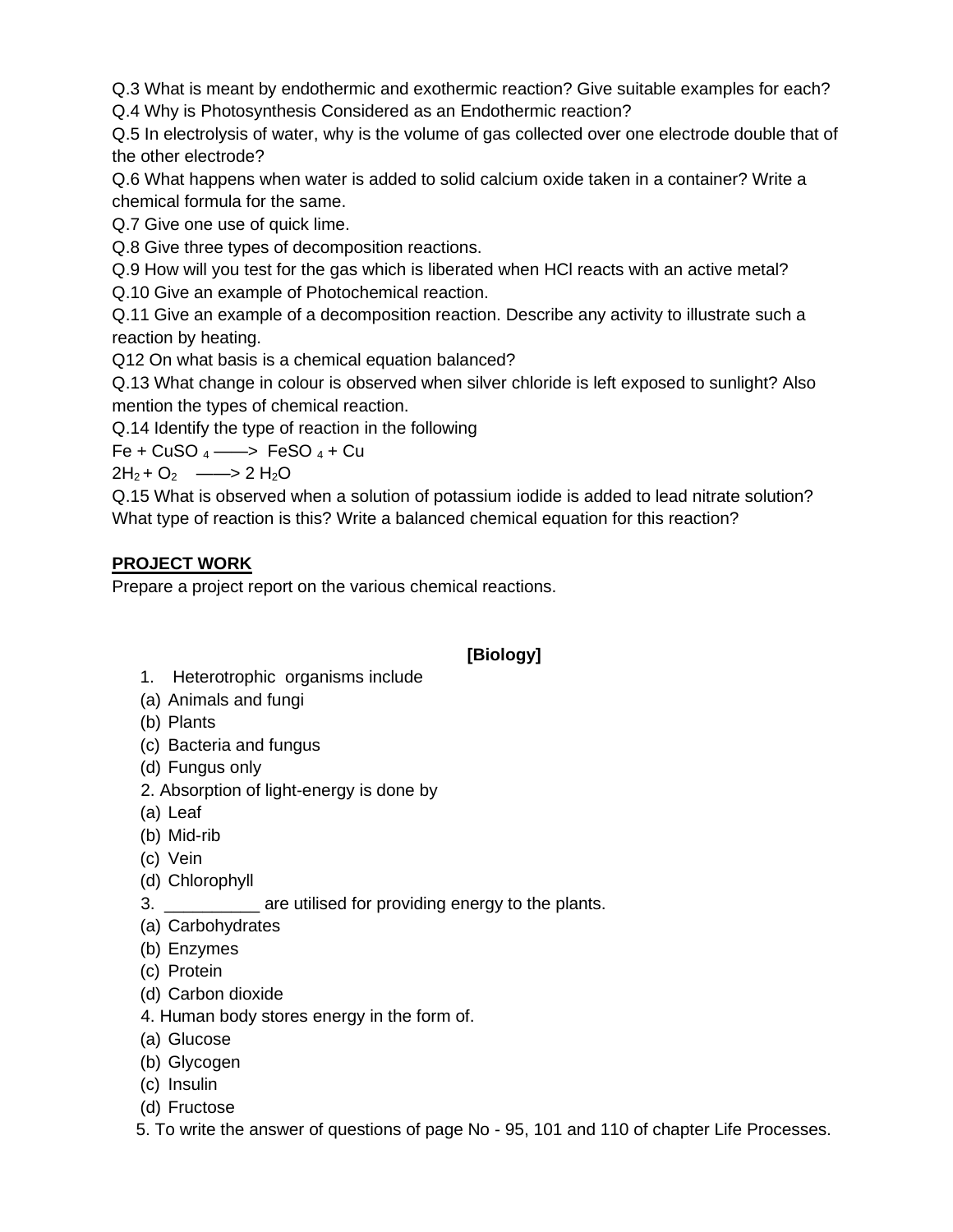- 6. To draw and level the followings-:
- (a) Stomata
- (b) Human Digestive System

### **Subject- Social Science**

- 1. Name the French artist who prepared a series of four prints visualising his dream of a new world.
- 2. What was the main aim of the French Revolutionaries?
- 3. Who implemented the civil code of 1804 in France?
- 4. Who hosted the Congress at Vienna in 1815?
- 5. Which type of soil in India is most widespread and important?
- 6. What is soil erosion?
- 7. How is over irrigation responsible for land degradation in Punjab?
- 8. Why soil in some parts is red and yellow in colour?
- 9. Name the two major ethnic communities of Sri Lanka.
- 10. Who elect the community government in Belgium?
- 11. Which city was chosen as its headquarter when the European union was formed?
- 12. Why is Power sharing desirable?
- 13. Define the term Per Capita Income.
- 14. State any two goals of development other than income.
- 15. Why do people look at a mix of goals for development?
- 16. What is BMI?
- 17. Who publishes Human Development Report?

## सस्कतम

- 1. पर्यावरणस्य संरक्षणाय द्वौ उपायं लिखत
- 2. प्रथमः पाठः (शुचिपर्यावरणम्) तथा द्वितीय पाठः (बुद्विर्बलवती) सदा का प्रश्नोत्तर करें।
- 3. "वैश्विक महामारी कोरोना" इति विषये हिन्दी भाषयाः संस्कृतभाषायाश्च पंच वाक्यानि लिखत। ( परियोजना कार्यम् )
- 4. सन्धि कुरूत।
	- **a.** कः + चित
	- $b.$  जगत + नाथ:
	- C. दिक  $+$  अम्बरः
	- $d. \nightharpoonup$  निः + चल
	- **e.** प्राक् + एव
- 5. तत्पुरूष समासस्य पंच उदाहरणं लिखत।
- 6. संस्कृते अनुवादं कुरूत
	- हमलोग भी संस्कृत पढेंगे। i.
	- ii. हमलोग यहाँ आकर पढते हैं।
	- iii. गणेश कलम से लिखता है।
	- iv. गंगा हिमालय से निकलती है।
	- V. श्री कृष्ण को प्रणाम है।